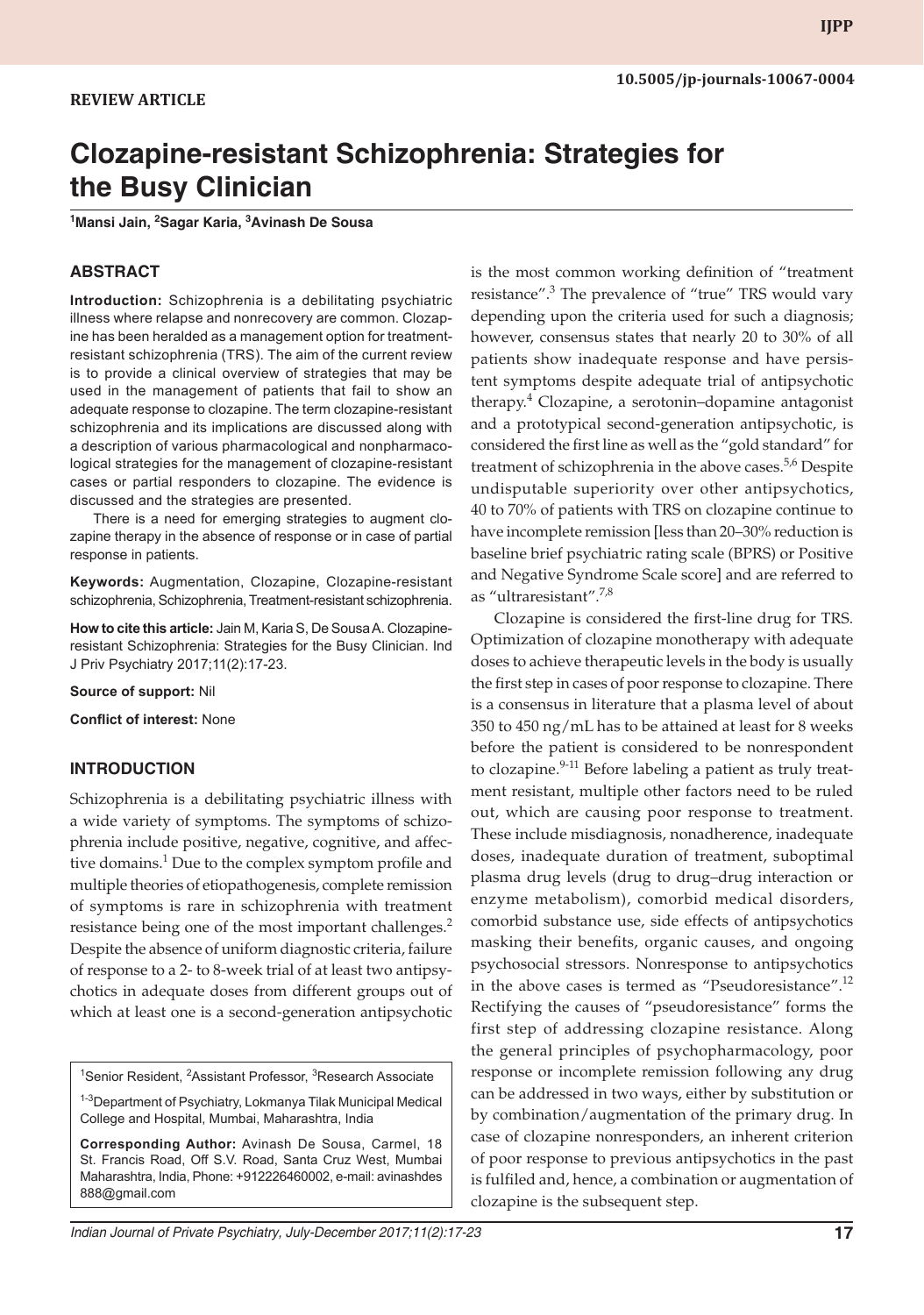# **STRATEGIES USED IN CLOZAPINE-RESISTANT SCHIZOPHRENIA**

There are no fixed guidelines available for combination/ augmentation of clozapine with various available psychopharmacological agents or biological treatments. In this review, we try to provide an account of existing evidence for the use of a particular agent or treatment modality and driving principles for augmentation of clozapine with various treatment modalities.

# **Combination with Second Antipsychotic Drug**

Combination is defined as simultaneous administration of two drugs from the same pharmacological group. Combining clozapine with another antipsychotic rests on the premise of weak blockade of D2 receptors by clozapine. Clozapine has a complex receptor-binding profile with major action at the serotonin 2A receptor and dopamine receptors; however, it has lesser affinity for D2 dopamine receptors compared with other antipsychotics. From a pharmacological point of view, combining antipsychotic agents with low antidopaminergic properties, such as clozapine with antipsychotics that have strong affinity to dopamine receptors, such as amisulpride, haloperidol, or risperidone, seems prudent. Commonly used antipsychotics belong to the second generation due to less preponderance for extrapyramidal side effects out of which risperidone is the most studied single combination with clozapine. Josiassen et al<sup>13</sup> have shown that patients with suboptimal response to clozapine when given a combination of risperidone had improvement in overall symptoms and positive and negative symptoms of schizophrenia measured on the BPRS scale.<sup>14</sup> A meta-analysis of five studies showed no benefit of risperidone–clozapine combination over clozapine placebo combination. $8$  On the contrary, there are also studies reporting increased side effects from the combination. Risperidone–clozapine combination has greater preponderance for impaired metabolic profile, raised serum prolactin, and loss of cognitive advantages compared with clozapine monotherapy.15,16

Along with few reports of improved negative symptom profile, combination of clozapine with aripiprazole, a partial dopamine antagonist, has shown an improved side-effect profile with minimal evidence for improvement in the general psychopathology or positive symptom domains of schizophrenia over clozapine monotherapy. Keeping in line the pharmacological properties of aripiprazole, its combination with clozapine reduces raised serum prolactin, improves impaired lipid profile, decreased body mass index and central obesity, and sometimes causes akathisia or worsening of anxiety symptoms.17-20

Clozapine with amisulpride is one of the most commonly used combinations in clinical practice. In a study, combination of amisulpride with clozapine demonstrated better response with no significant difference in side-effect profile when compared with the clozapine and quetiapine combination.<sup>21</sup> Combination of clozapine with amisulpride has not only shown to ameliorate positive and negative symptoms, but also allowed reduction of dose of clozapine and reduced side effects of clozapine like sialorrhea.<sup>22,23</sup> Combination of clozapine with ziprasidone was superior compared with the quetiapine–clozapine combination. Also, in a randomized controlled clinical trial (RCT), ziprasidone combination was at least as effective as the combination with risperidone, if not superior. $24-26$ 

# **Augmentation with Other Mood Stabilizers**

Augmentation refers to the concomitant use of drugs from different classes. Based on the glutamate hyperfunction hypothesis of schizophrenia, drugs with glutamate antagonism at N-methyl-D-aspartate receptors have been tried to achieve symptom remission. Among mood stabilizers, lamotrigine augmentation of clozapine seems to be the most practiced clinically. A study shows benefits of clozapine–lamotrigine combination in reducing overall psychopathology, positive as well as negative symptoms.27,28 Lamotrigine augmentation of clozapine results in early onset of improvement of global psychopathology scores, which are sustained in the long term.<sup>29</sup>

However, a meta-analysis reports no significant improvement in symptoms of TRS after excluding an outlier study from five other double-blind RCTs.<sup>30</sup> These findings have been duplicated by other researchers. $31$ 

Addition of topiramate also has contrasting evidence in various studies. While some studies show a definite benefit from the addition of topiramate, the effect is either only on the general psychopathology scale with no benefit in the positive and negative symptom domain, or absent in the long term. $32,33$  Moreover, the meta-analysis by Sommer et  $al^{30}$  reports dissolution of this beneficial effect after the exclusion of an outlier study. At present, the only definitive evidence for topiramate augmentation is to counter the weight gain due to clozapine. $34,35$ 

Use of valproate or divalproate with clozapine is usually done for seizure prophylaxis in patients receiving high doses of clozapine, but evidence for use as an augmenting agent is scarce. Studies have shown improvement in BPRS scores as well as reduction in anxiety and aggression with the combination.<sup>36</sup> However, there is an increased risk of weight gain with the combination. There is lack of significant evidence for use of lithium as an augmenting agent in schizophrenia, $37$  but some evidence of use in schizoaffective disorder where it has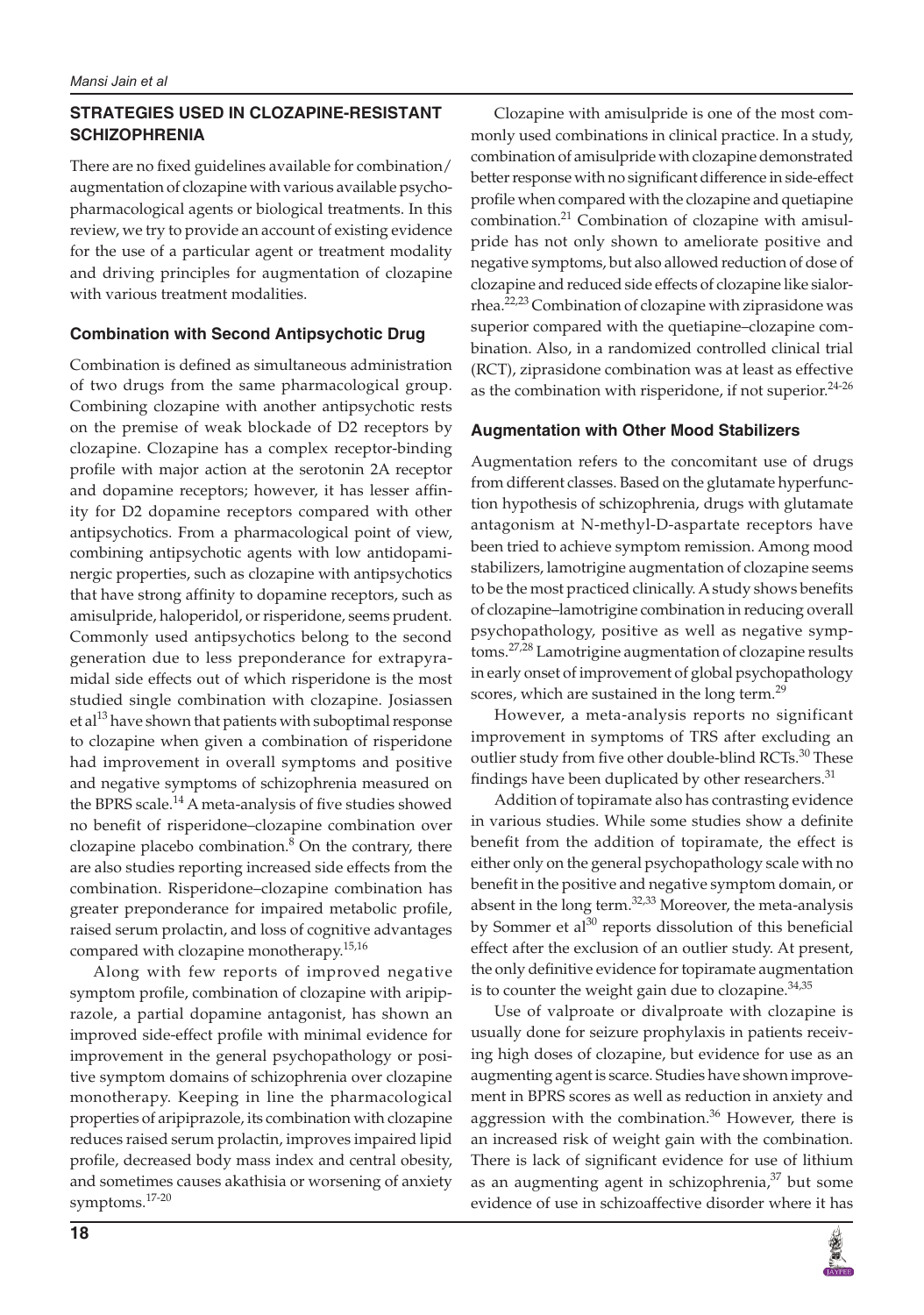demonstrated improvements in negative and cognitive symptoms, but paradoxical worsening of the same parameters in schizophrenia.38

#### **Augmentation with Antidepressants**

There is little evidence or pharmacological basis for augmentation of clozapine with antidepressants. The combination is usually used in clinical practice for treating severe negative symptoms, concurrent depressive symptoms, or simply to manage the side effects of clozapine, e.g., sialorrhea or obsessive compulsive symptoms. Amitriptyline and other tricyclic antidepressants are used to control sialorrhea or nocturnal enuresis due to clozapine.<sup>39</sup>

Augmenting with most selective serotonin reuptake inhibitors (SSRIs) is not advisable, as SSRIs may increase blood concentration of clozapine beyond therapeutic range by inhibiting enzyme metabolism, seen maximally with fluvoxamine. Most studies demonstrating benefit from combination of clozapine with an SSRI might be due to raised plasma concentration of clozapine. Studies have attributed a better metabolic side-effect profile when clozapine is combined with fluvoxamine, possibly due to reduced norclozapine levels.<sup>40</sup> Addition of mirtazapine is associated with improvement in negative and cognitive symptoms with no significant effect on clozapine metabolism or side-effect profile.<sup>41-43</sup>

## **Augmentation with Other Drugs**

Benzodiazepines are usually used to manage aggression in acute situations, but no evidence for long-term benefit for the use of the same is found for psychotic symptoms of schizophrenia.<sup>44</sup> Donepezil is used based on the observation that it improves psychotic symptoms in dementia, whereas memantine has antiglutamatergic properties without strong evidence of efficacy.<sup>45</sup> Agents like raloxifine, aspirin, gingko, and omega-three fatty acids have weak evidence for use as augmenting agents. Transdermal estradiol has shown to have better efficacy when compared with placebo in women of childbearing age, already on antipsychotic therapy.<sup>46</sup> Among glutamatergic drugs like glycine, sarcosine, D-cycloserine, D-serine and CX516, only CX516 showed some efficacy in a small sample size study when compared with placebo.<sup>47</sup>

# **Use of Nonpharmacological Biological Treatments**

Among biological modalities, electroconvulsive therapy (ECT) is the oldest and most studied for augmentation with clozapine. The ECT was primarily developed for treatment of schizophrenia, but its use declined with the

discovery of potent antipsychotics. The ECT combined with clozapine has been shown to be more effective than either modality alone in cases of TRS.<sup>48,49</sup> Evidence suggests safety and short-term efficacy of this combination.<sup>50,51</sup> A single-blind study demonstrated efficacy of ECT patients with poor response to clozapine along with no increased risk of seizures or additional cognitive impairment.52 However, there is little evidence for maintenance of benefit over the long term.<sup>53,54</sup>

Repetitive transcranial magnetic stimulation (rTMS) use in treating schizophrenia is based on the observation of increased activity of the left temporoparietal cortex in auditory hallucination. Low-frequency stimulation of the region is postulated in treating the symptoms. Researchers have demonstrated no immediate advantage over placebo, but long-term benefit of rTMS in treatment of positive symptoms in patients with inadequate response to clozapine.<sup>55</sup> A meta-analysis on treatment with rTMS of patients with medication-resistant auditory hallucination induced a moderate reduction of auditory hallucinations in comparison with sham treatment.<sup>56</sup> However, in cases of TRS, patients receiving rTMS had an improvement in general psychopathology, but not in auditory hallucinations compared with sham treatment.<sup>57</sup> Also, a metaanalysis of seven studies has shown benefits of rTMS over sham in treating negative symptoms of schizophrenia.<sup>58</sup>

Transcranial direct current stimulation (tDCS) induces prolonged hyperpolarization in the area of cerebral cortex underlying the cathode and prolonged depolarization in the area of cortex underlying the anode, which is similar to effects of low- and high-frequency rTMS stimulation of cortex, leading to cortical inhibition and excitation respectively.<sup>59-61</sup> In a randomized sham-controlled study, significant advantage of tDCS over sham was seen in reducing the severity of auditory hallucinations and negative symptoms; however, none of the patients reported complete remission in hallucinations.<sup>62</sup>

# **Psychosocial Treatments**

Psychosocial modalities like family therapy to reduce expressed emotions, occupational therapy, social skills training, cognitive behavioral therapy, and cognitive remediation have proven benefits in patients with schizophrenia even in those with poor antipsychotic response. However, there is lack of data on their use as augmenting agent with clozapine in resistant cases.<sup>63-66</sup>

## **DISCUSSION**

Clozapine remains the choice of treatment in cases of TRS; however, cases showing poor response to clozapine therapy need careful evaluation for ruling out pseudoresistance. The evidence for augmentation or combination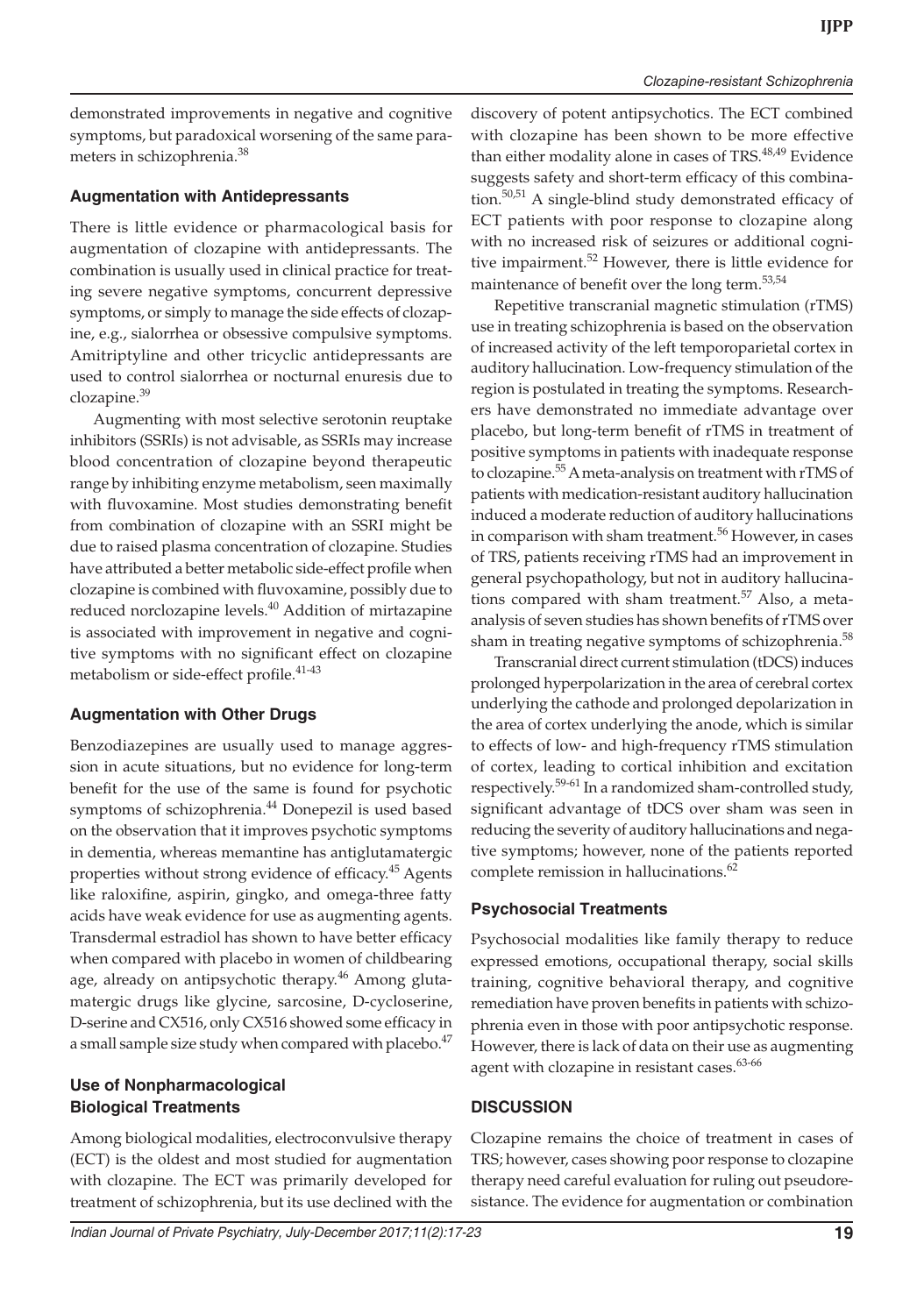of clozapine with other psychopharmacological agents is at present weak; similarly, use of biological modalities for augmentation needs further studies for strengthening evidence. One of the constraints of existing evidence is absence of long-term follow-up/assessment. Most evidence at present demonstrates benefits in the short term with no data for long-term efficacy or relapse prevention of illness. Also, the majority of studies address improvement in positive symptom domain of schizophrenia with undermining of negative, cognitive symptoms and overall quality-of-life in patients.<sup>67</sup>

Another setback is absence of uniform definition of treatment resistance and heterogeneity among research methodologies. Most studies demonstrating benefits fail to monitor plasma clozapine levels making it difficult to exclude pharmacodynamic interactions as a cause of improvement. Miyamoto et al $^{68}$  compiled evidence for management of TRS.

The categories of evidence and recommendation grades are adopted from studies reported by other researchers.<sup>4,64</sup> Table 1 shows the strategies of management <sup>a</sup>Category of evidence where

 $A =$  full evidence from controlled studies based on two or more double-blind, parallel-group, RCTs showing superiority to placebo and one or more positive RCT showing superiority to or equivalent efficacy compared with established comparator treatment in a three-arm study with placebo control or in a wellpowered noninferiority trial (only required if such a standard treatment exists). In the case of existing negative studies (studies showing nonsuperiority to placebo or inferiority to comparator treatment), these must be outweighed by at least two more positive

**Table 1:** Strategies for the management of clozapine resistance/partial responders

|                                | Category of           |                             |
|--------------------------------|-----------------------|-----------------------------|
| Strategy                       | evidence <sup>a</sup> | Recommendation <sup>b</sup> |
| Clozapine                      | B                     | 3                           |
| Clozapine + Antipsychotic drug | B                     | 3                           |
| Clozapine + Lamotrigine        | B                     | 3                           |
| Clozapine + Topiramate         | D                     | 5                           |
| Clozapine + Tetrabenazine      | F                     |                             |
| Clozapine + CX516              | D                     | 5                           |
| Clozapine + D-serine           | Е                     |                             |
| Clozapine + Glycine            | Е                     |                             |
| Clozapine + Sarcosine          | E                     |                             |
| Clozapine + Citalopram         | B                     | 3                           |
| Clozapine + Fluoxetine         | F                     |                             |
| Clozapine + Mirtazapine        | F                     |                             |
| Estradiol                      | B                     | 3                           |
| Clozapine + ECT                | B                     | 3                           |
| rTMS                           | D                     | 5                           |
| tDCS                           | B                     | 3                           |
|                                |                       |                             |

studies or a meta-analysis of all available studies showing superiority to placebo and noninferiority to an established comparator treatment. Studies must fulfill established methodological standards. The decision is based on the primary efficacy measure.

- $B =$  limited positive evidence from controlled studies based on: One or more RCTs showing superiority to placebo or a randomized controlled comparison with a standard treatment without placebo control with a sample size sufficient for a noninferiority trial and no good-quality negative studies exist.
- $C =$  evidence from uncontrolled studies or case reports/expert opinion.
- $D =$  inconsistent results (positive RCTs are outweighed by an approximately equal number of negative studies).
- $E =$  negative evidence (the majority of RCTs show nonsuperiority to placebo).
- F =lack of evidence. <sup>b</sup>Recommendation grade where<sup>69</sup>
- $1 =$  based on category A evidence and good risk benefit ratio
- $2 =$  based on category A evidence and moderate risk benefit ratio
- $3 =$  based on category B evidence
- $4 =$  based on category C evidence
- $5 =$  based on category D evidence.

## **CONCLUSION**

Most augmenting agents show promise, but lack conclusive evidence at present. However, given the debilitating nature of the illness and widespread consequences on patients as well as caregivers, even moderate response to a particular augmenting agent may be clinically important for individual patients. While augmenting, side-effect profile of augmenting agent needs to be kept in mind, and in case of intolerability or inefficacy, clozapine monotherapy should be reinstituted. Finally, the progressive nature of schizophrenia needs to be kept in mind while setting goals for functional recovery as unrealistic expectations may do more harm than good.

#### **REFERENCES**

- 1. Insel TR. Rethinking schizophrenia. Nature 2010 Nov; 468(7321):187-193.
- 2. Kerwin RW, Bolonna A. Management of clozapine-resistant schizophrenia. Adv Psychiatr Treat 2005 Mar;11(2):101-106.
- 3. Lehman AF, Kreyenbuhl J, Buchanan RW, Dickerson FB, Dixon LB, Goldberg R, Green-Paden LD, Tenhula WN, Boerescu D, Tek C, et al. The Schizophrenia Patient Outcomes Research Team (PORT): updated treatment recommendations 2003. Schizophr Bull 2004;30(2):193-217.
- 4. Hasan A, Falkai P, Wobrock T, Lieberman J, Glenthoj B, Gattaz WF, Thibaut F, Möller HJ. World Federation of

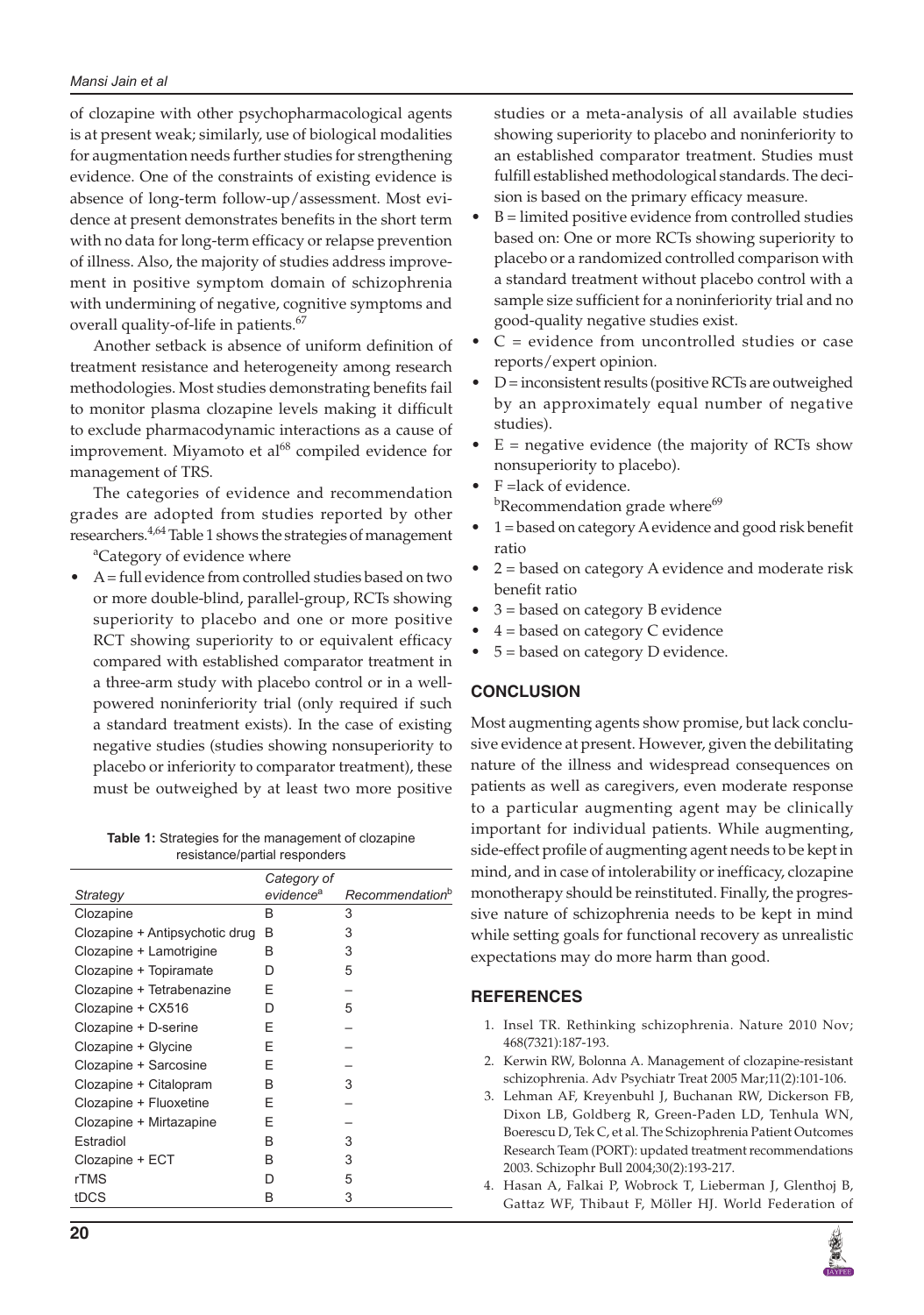*Clozapine-resistant Schizophrenia*

Societies of Biological Psychiatry (WFSBP) Guidelines for Biological Treatment of Schizophrenia, part 1: update 2012 on the acute treatment of schizophrenia and the management of treatment resistance. World J Biol Psychiatry 2012 May;13:318-378.

- 5. Conley RR, Kelly DL. Management of treatment resistance in schizophrenia. Biol Psychiatry 2001 Dec;50(11):898-911.
- 6. Kane J, Honigfeld G, Singer J, Meltzer H. Clozapine for the treatment-resistant schizophrenic. A double-blind comparison with chlorpromazine. Arch Gen Psychiatry 1988 Sep;45(9): 789-796.
- 7. Davies LM, Drummond MF. Economics and schizophrenia: the real cost. Br J Psychiatry (Suppl) 1994 Nov;25:18-21.
- 8. Porcelli S, Balzarro B, Serretti A. Clozapine resistance: augmentation strategies. Eur Neuropsychopharmacol 2012 Mar;22(3):165-182.
- 9. Perry PJ, Miller DD, Arndt SV, Cadoret RJ. Clozapine and norclozapine plasma concentrations and clinical response of treatment-refractory schizophrenic patients. Am J Psychiatry 1991 Feb;148(2):231-235.
- 10. Potkin SG, Bera R, Gulasekaram B, Costa J, Hayes S, Jin Y, Richmond G, Carreon D, Sitanggan K, Gerber B, et al. Plasma clozapine concentrations predict clinical response in treatment-resistant schizophrenia. J Clin Psychiatry 1994 Sep;55(Suppl B):133-136.
- 11. Buchanan RW, Kreyenbuhl J, Kelly DL, Noel JM, Boggs DL, Fischer BA, Himelhoch S, Fang B, Peterson E, Aquino PR, et al. The 2009 schizophrenia PORT psychopharmacological treatment recommendations and summary statements. Schizophr Bull 2009 Dec;36(1):71-93.
- 12. Dold M, Leucht S. Pharmacotherapy of treatment-resistant schizophrenia: a clinical perspective. Evid Based Ment Health 2014 May;17(2):33-37.
- 13. Josiassen RC, Joseph A, Kohegyi E, Stokes S, Dadvand M, Paing WW, Shaughnessy RA. Clozapine augmented with risperidone in the treatment of schizophrenia: a randomized, double-blind, placebo-controlled trial. Am J Psychiatry 2005 Jan;162(1):130-136.
- 14. Weiner E, Conley RR, Ball MP, Feldman S, Gold JM, Kelly DL, Wonodi I, McMahon RP, Buchanan RW. Adjunctive risperidone for partially responsive people with schizophrenia treated with clozapine. Neuropsychopharmacology 2010 Oct;35(11):2274-2283.
- 15. Honer WG, Thornton AE, Chen EY, Chan RC, Wong JO, Bergmann A, Falkai P, Pomarol-Clotet E, McKenna PJ, Stip E, et al. Clozapine alone versus clozapine and risperidone with refractory schizophrenia. N Engl J Med 2006 Feb;354(5): 472-482.
- 16. Akdede BB, Anil Yağcioğlu AE, Alptekin K, Turgut Tİ, Tümüklü M, Yazici MK, Jayathilake K, Tunca Z, Göğüş A, Meltzer HY. A double-blind study of combination of clozapine with risperidone in patients with schizophrenia: effects on cognition. J Clin Psychiatry 2006 Dec;67(12):1912-1919.
- 17. Fleischhacker WW, Uchida H. Critical review of antipsychotic polypharmacy in the treatment of schizophrenia. Int J Neuropsychopharmacol 2012 Jul;17(7):1083-1093.
- 18. Chang JS, Ahn YM. Aripiprazole augmentation in clozapinetreated patients with refractory schizophrenia: an 8-week, randomized, double-blind, placebo controlled trial. J Clin Psychiatry 2008 May;69(5):720-731.
- 19. Srisurapanont M, Suttajit S, Maneeton N, Maneeton B. Efficacy and safety of aripiprazole augmentation of clozapine in schizophrenia: a systematic review and meta-analysis of

randomized-controlled trials. J Psychiatr Res 2015 Mar;62: 38-47.

- 20. Henderson DC, Kunkel L, Nguyen DD, Borba CP, Daley TB, Louie PM, Freudenreich O, Cather C, Evins AE, Goff DC. An exploratory open‐label trial of aripiprazole as an adjuvant to clozapine therapy in chronic schizophrenia. Acta Psychiatr Scand 2006 Feb;113(2):142-147.
- 21. Genç Y, Taner E, Candansayar S. Comparison of clozapineamisulpride and clozapine-quetiapine combinations for patients with schizophrenia who are partially responsive to clozapine: a single-blind randomized study. Adv Ther 2007 Jan;24(1):1-13.
- 22. Zink M, Knopf U, Henn FA, Thome J. Combination of clozapine and amisulpride in treatment-resistant schizophrenia case reports and review of the literature. Pharmacopsychiatry 2004 Jan;37(1):26-31.
- 23. Kreinin A, Novitski D, Weizman A. Amisulpride treatment of clozapine-induced hypersalivation in schizophrenia patients: a randomized, double-blind, placebo-controlled cross-over study. Int Clin Psychopharmacol 2006 Mar;21(2):99-103.
- 24. Kuwilsky A, Krumm B, Englisch S, Dressing H, Zink M. Long-term efficacy and tolerability of clozapine combined with ziprasidone or risperidone. Pharmacopsychiatry 2010 Aug;43(6):216-220.
- 25. Zink M, Kuwilsky A, Krumm B, Dressing H. Efficacy and tolerability of ziprasidone versus risperidone as augmentation in patients partially responsive to clozapine: a randomised controlled clinical trial. J Psychopharmacol 2009 May;23(3):305-314.
- 26. Wen RH, Liu S. A comparative study of clozapine combined with ziprasidone or quetiapine for treatment resistant schizophrenia. Med J Chinese People's Health 2015;27(2)4-6.
- 27. Zoccali R, Muscatello MR, Bruno A, Cambria R, Mico U, Spina E, Meduri M. The effect of lamotrigine augmentation of clozapine in a sample of treatment-resistant schizophrenic patients: a double-blind, placebo-controlled study. Schizophr Res 2007 Jul;93(1):109-116.
- 28. Tiihonen J, Wahlbeck K, Kiviniemi V. The efficacy of lamotrigine in clozapine-resistant schizophrenia: a systematic review and meta-analysis. Schizophr Res 2009 Apr;109(1-3):10-14.
- 29. Dursun SM, Deakin JF. Augmenting antipsychotic treatment with lamotrigine or topiramate in patients with treatmentresistant schizophrenia: a naturalistic case-series outcome study. J Psychopharmacol 2001 Dec;15(4):297-301.
- 30. Sommer IE, Begemann MJ, Temmerman A, Leucht S. Pharmacological augmentation strategies for schizophrenia patients with insufficient response to clozapine: a quantitative literature review. Schizophr Bull 2012 Mar;38(5):1003-1011.
- 31. Vayısoğlu S, Yağcıoğlu AE, Yağcıoğlu S, Karahan S, Karcı O, Gürel ŞC, Yazıcı MK. Lamotrigine augmentation in patients with schizophrenia who show partial response to clozapine treatment. Schizophr Res 2013 Jan;143(1):207-214.
- 32. Tiihonen J, Halonen P, Wahlbeck K, Repo-Tiihonen E, Hyvarinen S, Eronen M, Putkonen H, Takala P, Mehtonen OP, Puck M, et al. Topiramate add-on in treatment-resistant schizophrenia: a randomized, double-blind, placebo-controlled, crossover trial. J Clin Psychiatry 2005 Aug;66(8):1012-1015.
- 33. Afshar H, Roohafza H, Mousavi G, Golchin S, Toghianifar N, Sadeghi M, Talaei M. Topiramate add-on treatment in schizophrenia: a randomised, double-blind, placebo-controlled clinical trial. J Psychopharmacol 2009 Mar;23(2):157-162.
- 34. Hahn MK, Cohn T, Teo C, Remington G. Topiramate in schizophrenia: a review of effects on psychopathology and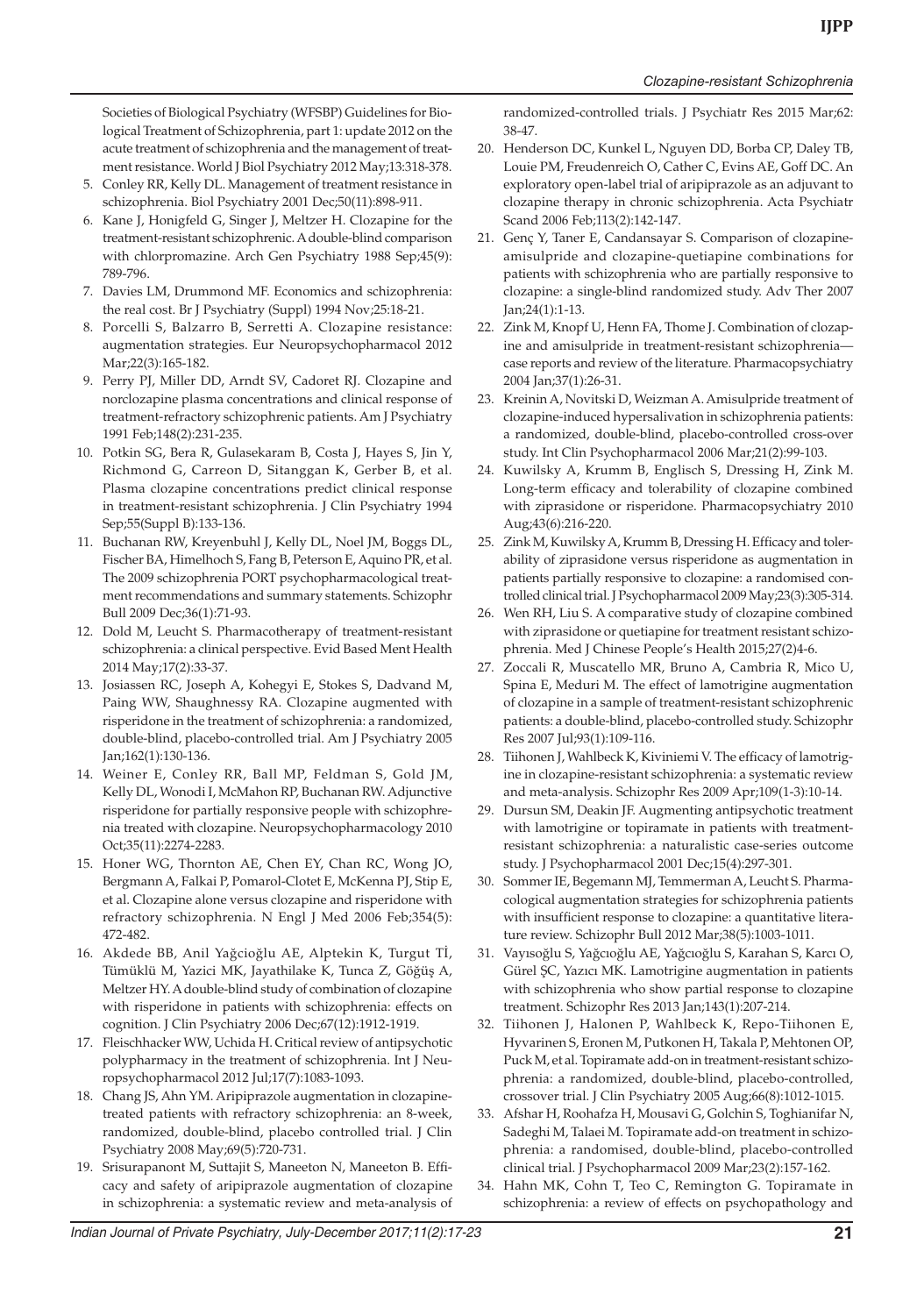metabolic parameters. Clin Schizophr Relat Psychoses 2013 Jan;6(4):186-196.

- 35. Mizuno Y, Suzuki T, Nakagawa A, Yoshida K, Mimura M, Fleischhacker WW, Uchida H. Pharmacological strategies to counteract antipsychotic-induced weight gain and metabolic adverse effects in schizophrenia: a systematic review and meta-analysis. Schizophr Bull 2014 Nov;40(6):1385-1403.
- 36. Kelly DL, Conley RR, Feldman S, Yu Y, McMahon RP, Richardson CM. Adjunct divalproex or lithium to clozapine in treatment-resistant schizophrenia. Psychiatr Q 2006 Spring;77(1):81-95.
- 37. Bender S, Linka T, Wolstein J, Gehendges S, Paulus HJ, Schall U, Gastpar M. Safety and efficacy of combined clozapine– lithium pharmacotherapy. Int J Neuropsychopharmacol 2004 Mar;7(1):59-63.
- 38. Small JG, Klapper MH, Malloy FW, Steadman TM. Tolerability and efficacy of clozapine combined with lithium in schizophrenia and schizoaffective disorder. J Clin Psychopharmacol 2003 Jun;23(3):223-228.
- 39. Praharaj SK, Arora M. Amitriptyline for clozapine-induced nocturnal enuresis and sialorrhoea. Br J Clin Pharmacol 2007 Jan;63(1):128-129.
- 40. Lu ML, Lane HY, Lin SK, Chen KP, Chang WH. Adjunctive fluvoxamine inhibits clozapine-related weight gain and metabolic disturbances. J Clin Psychiatry 2004 Jun;65(6):766-771.
- 41. Zoccali R, Muscatello MR, Cedro C, Neri P, La Torre D, Spina E, Di Rosa AE, Meduri M. The effect of mirtazapine augmentation of clozapine in the treatment of negative symptoms of schizophrenia: a double-blind, placebo-controlled study. Int Clin Psychopharmacol 2004 Mar;19(2):71-76.
- 42. Delle Chiaie R, Salviati M, Fiorentini S, Biondi M. Add-on mirtazapine enhances effects on cognition in schizophrenic patients under stabilized treatment with clozapine. Exp Clin Psychopharmacol 2007 Dec;15(6):563-568.
- 43. Zoccali R, Muscatello MR, La Torre D, Malara G, Canale A, Crucitti D, D'Arrigo C, Spina E. Lack of a pharmacokinetic interaction between mirtazapine and the newer antipsychotics clozapine, risperidone and olanzapine in patients with chronic schizophrenia. Pharmacol Res 2003 Oct;48(4):411-414.
- 44. Dold M, Li C, Gillies D, Leucht S. Benzodiazepine augmentation of antipsychotic drugs in schizophrenia: a meta-analysis and Cochrane review of randomized controlled trials. Eur Neuropsychopharmacol 2013 Sep;23(9):1023-1033.
- 45. de Lucena D, Fernandes BS, Berk M, Dodd S, Medeiros DW, Pedrini M, Kunz M, Gomes FA, Giglio LF, Lobato MI, et al. Improvement of negative and positive symptoms in treatment-refractory schizophrenia: a double-blind, randomized, placebo-controlled trial with memantine as add-on therapy to clozapine. J Clin Psychiatry 2009 Oct;70(10):1416-1423.
- 46. Kulkarni J, Gavrilidis E, Wang W, Worsley R, Fitzgerald PB, Gurvich C, Van Rheenen T, Berk M, Burger H. Estradiol for treatment-resistant schizophrenia: a large-scale randomizedcontrolled trial in women of child-bearing age. Mol Psychiatry 2015 Jun;20(6):695-702.
- 47. Goff DC, Leahy L, Berman I, Posever T, Herz L, Leon AC, Johnson SA, Lynch G. A placebo-controlled pilot study of the ampakine CX516 added to clozapine in schizophrenia. J Clin Psychopharmacol 2001 Oct;21(5):484-487.
- 48. Kupchik M, Spivak B, Mester R, Reznik I, Gonen N, Weizman A, Kotler M. Combined electroconvulsive-clozapine therapy. Clin Neuropharmacol 2000 Jan-Feb;23(1):14-16.
- 49. Masoudzadeh A, Khalilian AR. Comparative study of clozapine, electroshock and the combination of ECT with clozapine

in treatment-resistant schizophrenic patients. Pak J Biol Sci 2007 Dec;10(23):4287-4290.

- 50. Kho KH, Blansjaar BA, de Vries S, Babuskova D, Zwinderman AH, Linszen DH: Electroconvulsive therapy for the treatment of clozapine nonresponders suffering from schizophrenia: an open label study. Eur Arch Psychiatry Clin Neurosci 2004 Dec;254(6):372-379.
- 51. Havaki-Kontaxaki BJ, Ferentinos PP, Kontaxakis VP, Paplos KG, Soldatos CR. Concurrent administration of clozapine and electro convulsive therapy in clozapine-resistant schizophrenia. Clin Neuropharmacol 2006 Jan-Feb;29(1):52-56.
- 52. Petrides G, Malur C, Braga RJ, Bailine SH, Schooler NR, Malhotra AK, Kane JM, Sanghani S, Goldberg TE, John M, et al. Electroconvulsive therapy augmentation in clozapineresistant schizophrenia: a prospective, randomized study. Am J Psychiatry 2014 Dec;172(1):52-58.
- 53. Tharyan P, Adams CE. Electroconvulsive therapy for schizophrenia. Cochrane Database Syst Rev 2005 Apr;2:CD000076.
- 54. Kales HC, Dequardo JR, Tandon R. Combined electroconvulsive therapy and clozapine in treatment-resistant schizophrenia. Prog Neuropsychopharmacol Biol Psychiatry 1999 Apr;23(3):547-556.
- 55. Rosa MO, Gattaz WF, Rosa MA, Rumi DO, Tavares H, Myczkowski M, Sartorelli MC, Rigonatti SP, Elkis H, Cabral SB, et al. Effects of repetitive transcranial magnetic stimulation on auditory hallucinations refractory to clozapine. J Clin Psychiatry 2007 Oct;68(10):1528-1532.
- 56. Slotema CW, Blom JD, van Lutterveld R, Hoek HW, Sommer IE. Review of the efficacy of transcranial magnetic stimulation for auditory verbal hallucinations. Biol Psychiatry 2014 Jul;76(2):101-110.
- 57. de Jesus DR, Gil A, Barbosa L, Lobato MI, Magalhães PV, Favalli GP, Marcolin MA, Daskalakis ZJ, Belmonte-de-Abreu PS. A pilot double-blind sham-controlled trial of repetitive transcranial magnetic stimulation for patients with refractory schizophrenia treated with clozapine. Psychiatry Res 2011 Jul;188(2):203-207.
- 58. Slotema CW, Blom JD, Hoek HW, Sommer IE. Should we expand the toolbox of psychiatric treatment methods to include Repetitive Transcranial Magnetic Stimulation (rTMS)? A meta-analysis of the efficacy of rTMS in psychiatric disorders. J Clin Psychiatry 2010 Jul;71(7):873-884.
- 59. Nitsche MA, Cohen LG, Wassermann EM, Priori A, Lang N, Antal A, Paulus W, Hummel F, Boggio PS, Fregni F, et al. Transcranial direct current stimulation: state of the art 2008. Brain Stimul 2008 Jul;1(3):206-223.
- 60. Brunoni AR, Nitsche MA, Bolognini N, Bikson M, Wagner T, Merabet L, Edwards DJ, Valero-Cabre A, Rotenberg A, Pascual-Leone A, et al. Clinical research with transcranial direct current stimulation (tDCS): challenges and future directions. Brain Stimul 2012 Jul;5(3):175-195.
- 61. Andrade C. Transcranial direct current stimulation for refractory auditory hallucinations in schizophrenia. J Clin Psychiatry 2013 Nov;74(11):e1054-e1058.
- 62. Brunelin J, Mondino M, Gassab L, Haesebaert F, Gaha L, Suaud-Chagny MF, Saoud M, Mechri A, Poulet E. Examining transcranial direct-current stimulation (tDCS) as a treatment for hallucinations in schizophrenia. Am J Psychiatry 2012 Jul;169(7):719-724.
- 63. Barretto EM, Kayo M, Avrichir BS, Sa AR, Camargo MD, Napolitano IC, Nery FG, Pinto JA Jr, Bannwart S, Scemes S,